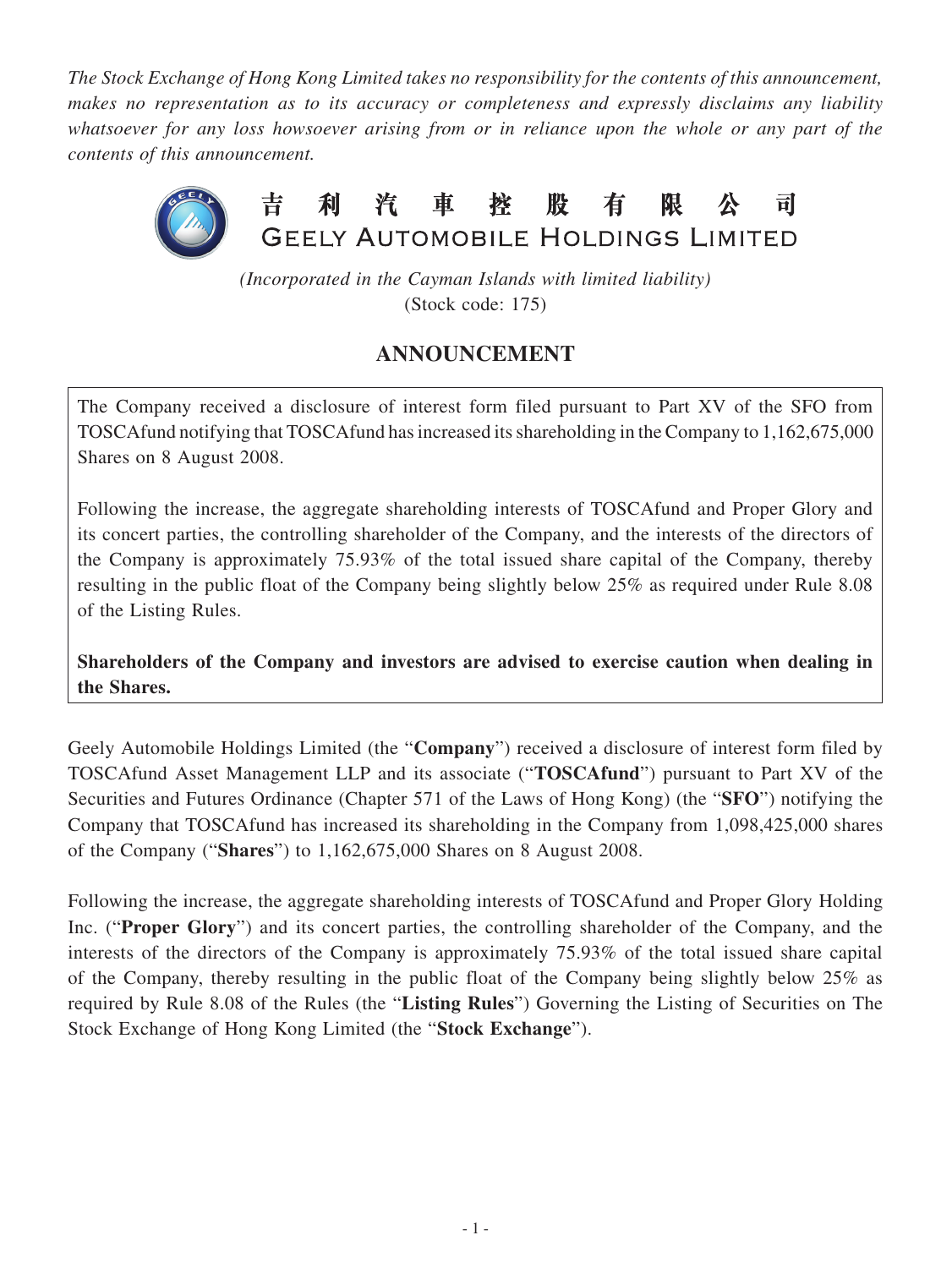A summary of the shareholding structure of the Company before and after the increase is set out below:

| <b>Holders of shares</b>                              | <b>Immediately</b><br>before the increase<br>Number of |        | <b>Immediately</b> after<br>completion of the increase<br>but before conversion of the<br><b>Convertible Bonds and</b><br>exercise of Share Options<br>Number of |        | <b>Immediately after</b><br>completion of the<br>increase and assuming<br>full conversion of the<br><b>Convertible Bonds and</b><br>exercise of Share Options<br>Number of |        |
|-------------------------------------------------------|--------------------------------------------------------|--------|------------------------------------------------------------------------------------------------------------------------------------------------------------------|--------|----------------------------------------------------------------------------------------------------------------------------------------------------------------------------|--------|
|                                                       | shares                                                 | $(\%)$ | shares                                                                                                                                                           | $(\%)$ | shares                                                                                                                                                                     | $(\%)$ |
| Proper Glory and its concert                          |                                                        |        |                                                                                                                                                                  |        |                                                                                                                                                                            |        |
| parties (notes $3 & 4$ )                              | 3,762,759,000                                          | 57.98  | 3,762,759,000                                                                                                                                                    | 57.98  | 3,762,759,000                                                                                                                                                              | 51.10  |
| TOSCAfund                                             | 1,098,425,000                                          | 16.93  | 1,162,675,000                                                                                                                                                    | 17.92  | 1,162,675,000                                                                                                                                                              | 15.79  |
| Ang Siu Lun, Lawrence,<br>executive director (note 2) | 2,270,000                                              | 0.03   | 2,270,000                                                                                                                                                        | 0.03   | 53,270,000                                                                                                                                                                 | 0.72   |
| Other directors excluding<br>Ang Siu Lun, Lawrence    |                                                        |        |                                                                                                                                                                  |        |                                                                                                                                                                            |        |
| and Mr. Li (note 2)                                   |                                                        |        |                                                                                                                                                                  |        | 186,500,000                                                                                                                                                                | 2.53   |
| Public shareholders:                                  |                                                        |        |                                                                                                                                                                  |        |                                                                                                                                                                            |        |
| Holders of the Convertible                            |                                                        |        |                                                                                                                                                                  |        |                                                                                                                                                                            |        |
| Bonds (note 1)                                        |                                                        |        |                                                                                                                                                                  |        | 365,413,793                                                                                                                                                                | 4.96   |
| Other public shareholders                             | 1,626,301,450                                          | 25.06  | 1,562,051,450                                                                                                                                                    | 24.07  | 1,833,471,450                                                                                                                                                              | 24.90  |
| Total public shareholders                             | 1,626,301,450                                          | 25.06  | 1,562,051,450                                                                                                                                                    | 24.07  | 2,198,885,243                                                                                                                                                              | 29.86  |
| Total                                                 | 6,489,755,450                                          | 100.00 | 6,489,755,450                                                                                                                                                    | 100.00 | 7,364,089,243                                                                                                                                                              | 100.00 |

*Notes:*

- 1. As at the date of this announcement, there are outstanding convertible bonds (the "**Convertible Bonds**") with a principal amount of HK\$317.91 million convertible into approximately 365,413,793 new shares upon exercise in full at the adjusted conversion price of HK\$0.87 per share at any time from the date of this announcement up to the close of business on 10 March 2011.
- 2. As at the date of this announcement, the Company has outstanding share options (the "**Share Options**") granted under its share option scheme entitling the holders thereof to subscribe for an aggregate of 508,920,000 shares at a subscription price ranging from HK\$0.70 to HK\$1.06 per share with the expiry of the exercise period ranging from 22 February 2009 to 4 June 2013. Of these Share Options, 237,500,000 Share Options are held by the directors of the Company and the remaining Share Options are held by public shareholders.